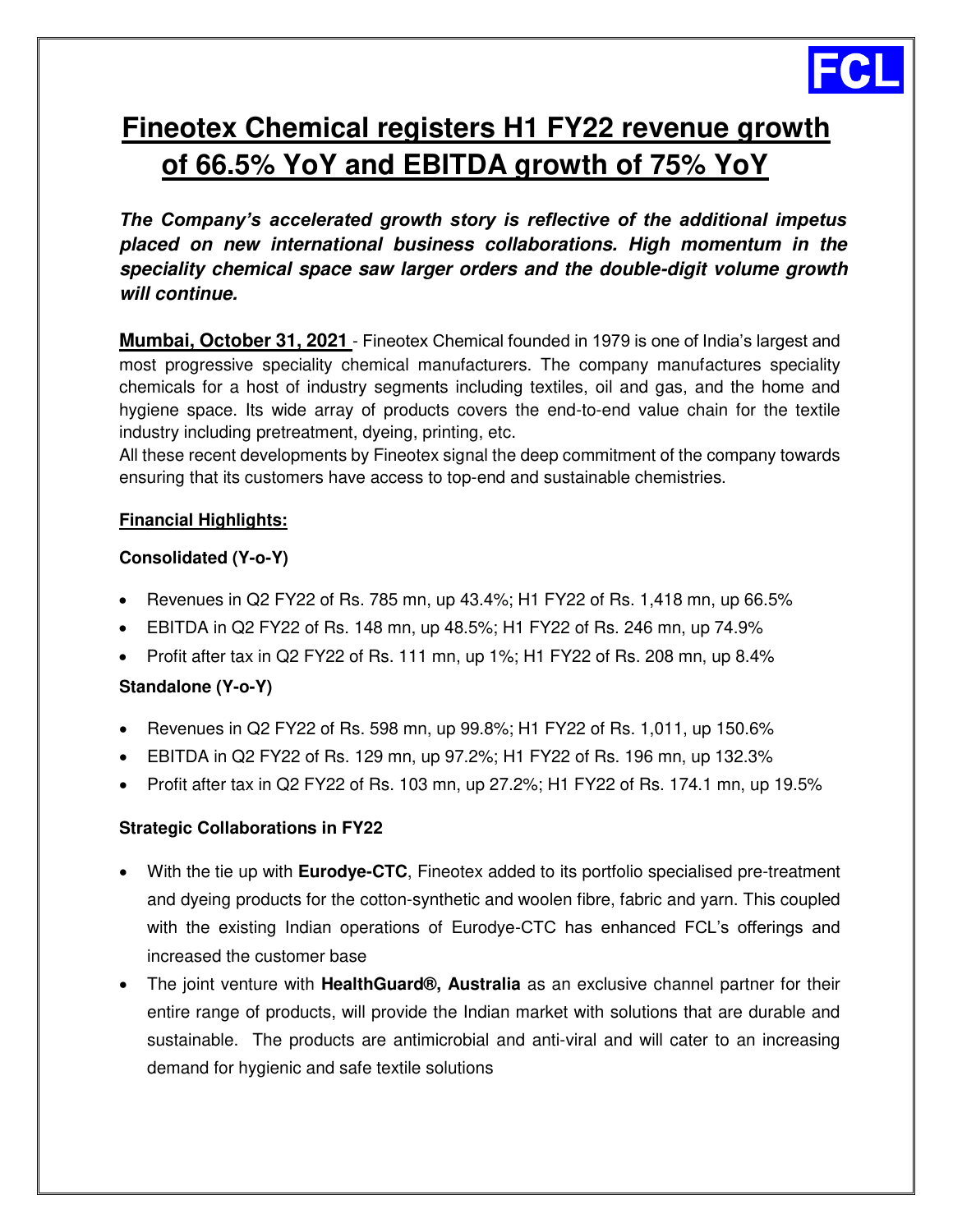

**Commenting on the company's results, Mr. Sanjay Tibrewala, Executive Director, said,** "This quarter reflects the enduring ways our products helped each customer meet their ambitious goals as they set out to dream big after Covid. Exciting times lay ahead; we have already seen an increase in demand for specialty chemicals from sectors across the board. We have increased our wallet share and the higher demand of our sustainable products and solutions has resulted in greater volume growth, especially from the textile industry. Our order books are looking very strong and business momentum has picked pace. I am delighted to announce that we have ended the second quarter of 2021-22 on a positive note and registered a top line growth of 67% YoY and the EBITDA growth of 75% YoY"."

**Highlighting the company's strategic initiatives, Ms. Aarti Jhunjhunwala, Executive Director, said,** "Our growth story remains steadfast, and we are happy to inform our stakeholders and investors that the company is deeply committed to the causes of the environment. The engagement reflects our focus towards sustainable and environment friendly speciality chemicals. Additionally, I am happy to note that FCL's upcoming brownfield facility at Ambernath will be commissioned on the ninth day of November, 2021. This will be a state-of-the-art automated unit which will comply with the highest standards of sustainability and boost growth. The company has deployed Rs. 270 million in the project for augmenting our manufacturing capacity."

**Commenting on the company's recent collaborations, Mr. Arindam Choudhuri, CEO, said,**  "Fineotex continues to expand its product range and provide unique offerings to all customers. In the first quarter, we entered into a joint venture with **HealthGuard®, Australia** and a strategic partnership with Sasmira Institute. Recently, we have also ventured into newer areas and entered into a collaboration with Eurodye-CTC, Belgium, to commercialize speciality chemicals for the Indian market. The exclusive tie-up for the Indian region has increased our product range, adding specialised pre-treatment and dyeing products for the cotton-synthetic and woolen fibre / fabric / yarn. Recently, Hohenstein Institute & Fineotex Chemical Limited, joined hands to forward their commitment towards sustainable greener chemistry by obtaining the ECO PASSPORT (LEVEL 3) by OEKO-TEX® certification."